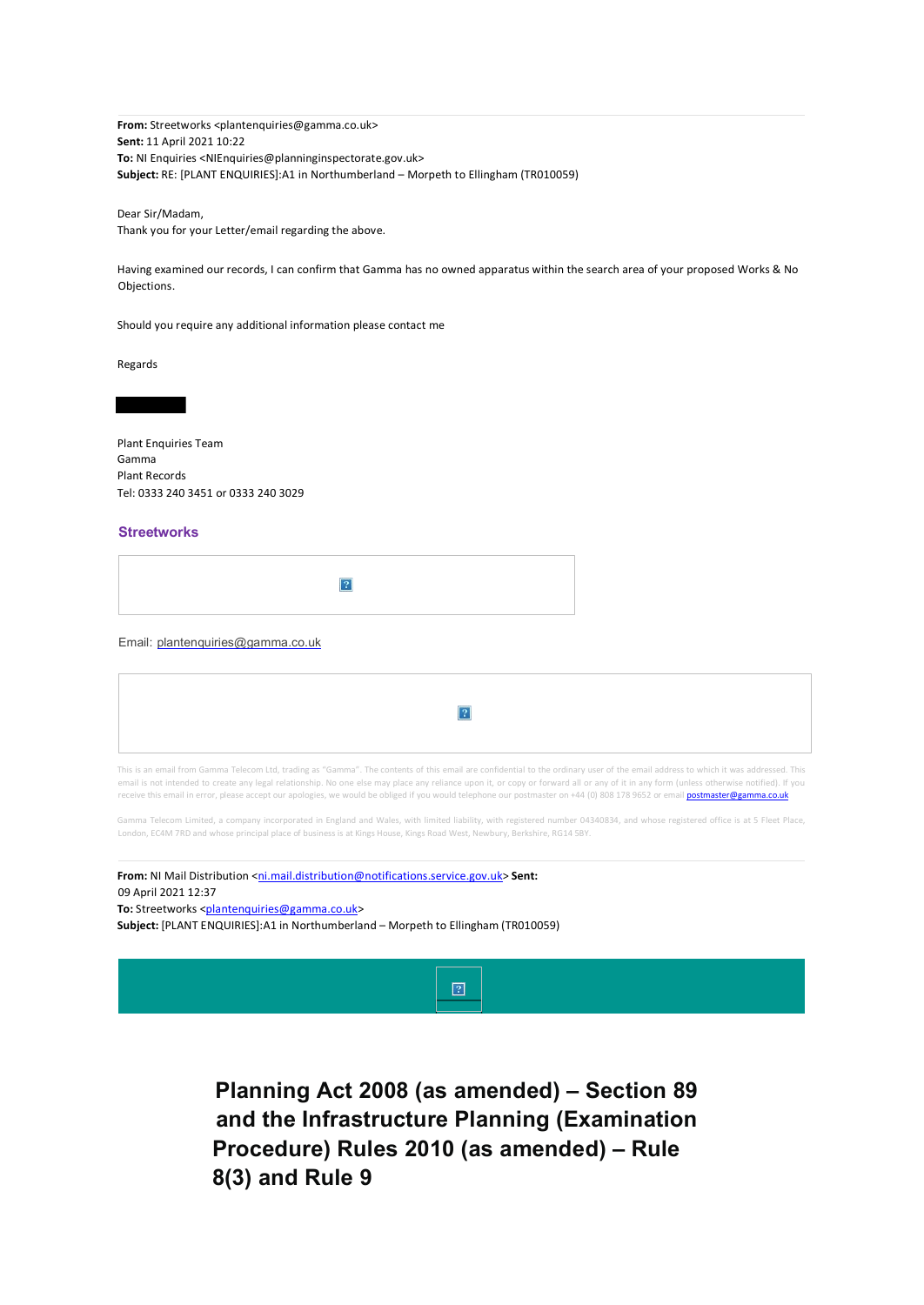**Changes to an Application by Highways England for an Order Granting Development Consent for the A1 in Northumberland – Morpeth to Ellingham**

## **Procedural Decisions and Amended Examination Timetable**

Dear Sir/ Madam

Reference: A1IN-AFP284

Please find below a link to the Examining Authority's letter providing details of Procedural Decisions taken as well as changes to the Examination Timetable in view of the Applicant's intention to make changes to its application:

## [http://infrastructure.planninginspectorate.gov.uk/document/TR010059-](https://gbr01.safelinks.protection.outlook.com/?url=http%3A%2F%2Finfrastructure.planninginspectorate.gov.uk%2Fdocument%2FTR010059-001549&data=04%7C01%7CA1inNorthumberland%40planninginspectorate.gov.uk%7Cb453cb13209c43a9109e08d8fe742258%7C5878df986f8848ab9322998ce557088d%7C0%7C0%7C637539122027874496%7CUnknown%7CTWFpbGZsb3d8eyJWIjoiMC4wLjAwMDAiLCJQIjoiV2luMzIiLCJBTiI6Ik1haWwiLCJXVCI6Mn0%3D%7C1000&sdata=NMQepGSzSV4WFzj%2BdMt%2Bulg%2F0FP%2BLNCc4iYJqd8BF2A%3D&reserved=0) [001549](https://gbr01.safelinks.protection.outlook.com/?url=http%3A%2F%2Finfrastructure.planninginspectorate.gov.uk%2Fdocument%2FTR010059-001549&data=04%7C01%7CA1inNorthumberland%40planninginspectorate.gov.uk%7Cb453cb13209c43a9109e08d8fe742258%7C5878df986f8848ab9322998ce557088d%7C0%7C0%7C637539122027874496%7CUnknown%7CTWFpbGZsb3d8eyJWIjoiMC4wLjAwMDAiLCJQIjoiV2luMzIiLCJBTiI6Ik1haWwiLCJXVCI6Mn0%3D%7C1000&sdata=NMQepGSzSV4WFzj%2BdMt%2Bulg%2F0FP%2BLNCc4iYJqd8BF2A%3D&reserved=0)

If this link does not open automatically, please cut and paste it into your browser. Alternatively, it can also be found in the 'documents' tab on the project page of the National Infrastructure Planning website:

[https://infrastructure.planninginspectorate.gov.uk/projects/northeast/a1-in](https://infrastructure.planninginspectorate.gov.uk/projects/north-east/a1-in-northumberland-morpeth-to-ellingham/?ipcsection=docs)[northumberland-morpeth-to-ellingham/?ipcsection=docs](https://infrastructure.planninginspectorate.gov.uk/projects/north-east/a1-in-northumberland-morpeth-to-ellingham/?ipcsection=docs)

Yours faithfully The A1 in Northumberland – Morpeth to Ellingham Project Team

National Infrastructure Planning The Planning Inspectorate

Helpline: 0303 444 5000

Email: A1inNorthumberland@planninginspectorate.gov.uk

Web:<https://infrastructure.planninginspectorate.gov.uk/> (National Infrastructure Planning) Web: [www.gov.uk/government/organisations/planning-inspectorate](https://gbr01.safelinks.protection.outlook.com/?url=http%3A%2F%2Fwww.gov.uk%2Fgovernment%2Forganisations%2Fplanning-inspectorate&data=04%7C01%7CA1inNorthumberland%40planninginspectorate.gov.uk%7Cb453cb13209c43a9109e08d8fe742258%7C5878df986f8848ab9322998ce557088d%7C0%7C0%7C637539122027884451%7CUnknown%7CTWFpbGZsb3d8eyJWIjoiMC4wLjAwMDAiLCJQIjoiV2luMzIiLCJBTiI6Ik1haWwiLCJXVCI6Mn0%3D%7C1000&sdata=7T9Kw3gZcmsy63oEmemUhhZgL5rEu9y3IOwzcSd9%2B4U%3D&reserved=0) (The Planning Inspectorate) Twitter: @PINSgov

This communication does not constitute legal advice. Please view our Privacy Notice before sending information to the Planning Inspectorate

This email has been scanned for email related threats and delivered safely by Mimecast. For more information please visit [http://www.mimecast.com](https://gbr01.safelinks.protection.outlook.com/?url=http%3A%2F%2Fwww.mimecast.com%2F&data=04%7C01%7CA1inNorthumberland%40planninginspectorate.gov.uk%7Cb453cb13209c43a9109e08d8fe742258%7C5878df986f8848ab9322998ce557088d%7C0%7C0%7C637539122027884451%7CUnknown%7CTWFpbGZsb3d8eyJWIjoiMC4wLjAwMDAiLCJQIjoiV2luMzIiLCJBTiI6Ik1haWwiLCJXVCI6Mn0%3D%7C1000&sdata=ZYiAb%2FNMVH4tZFC31btHxNFLkaeneCVeYIq9UsxTRj8%3D&reserved=0)